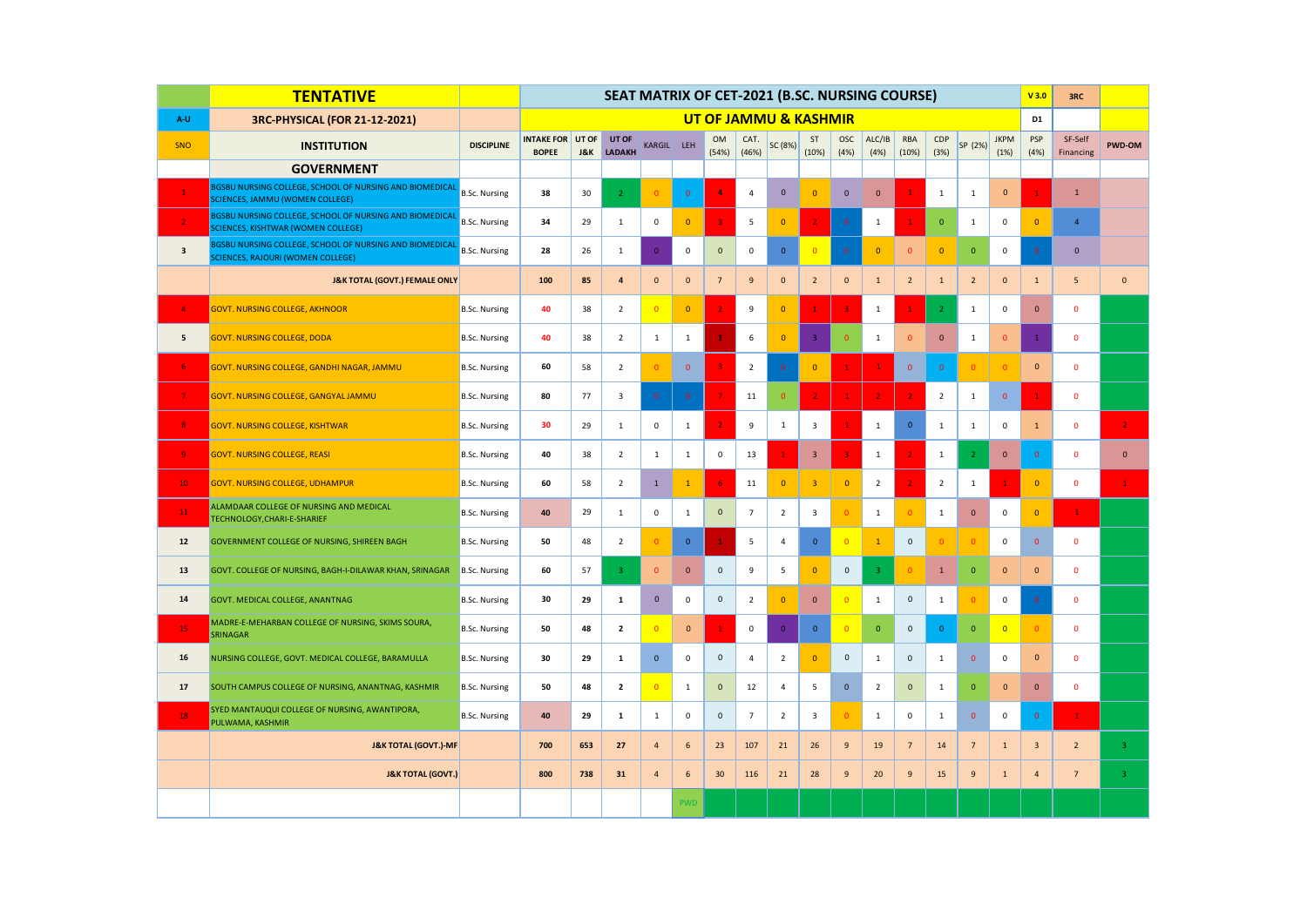|                 | <b>TENTATIVE</b>                                                                                |                      | SEAT MATRIX OF CET-2021 (B.SC. NURSING COURSE)<br><b>UT OF JAMMU &amp; KASHMIR</b> |                         |                        |                |              |                    |                |              |              |                    |                |                |              |              | V3.0                | 3RC            |                      |                |
|-----------------|-------------------------------------------------------------------------------------------------|----------------------|------------------------------------------------------------------------------------|-------------------------|------------------------|----------------|--------------|--------------------|----------------|--------------|--------------|--------------------|----------------|----------------|--------------|--------------|---------------------|----------------|----------------------|----------------|
| $A-U$           | 3RC-PHYSICAL (FOR 21-12-2021)                                                                   |                      |                                                                                    |                         |                        |                |              |                    |                |              |              |                    |                |                |              |              |                     | D <sub>1</sub> |                      |                |
| SNO             | <b>INSTITUTION</b>                                                                              | <b>DISCIPLINE</b>    | <b>INTAKE FOR</b><br><b>BOPEE</b>                                                  | UT OF<br><b>J&amp;K</b> | UT OF<br><b>LADAKH</b> | KARGIL LEH     |              | <b>OM</b><br>(54%) | CAT.<br>(46%)  | SC (8%)      | ST<br>(10%)  | <b>OSC</b><br>(4%) | ALC/IB<br>(4%) | RBA<br>(10%)   | CDP<br>(3%)  | SP (2%)      | <b>JKPM</b><br>(1%) | PSP<br>(4%)    | SF-Self<br>Financing | PWD-OM         |
|                 |                                                                                                 |                      |                                                                                    |                         |                        |                |              |                    |                |              |              |                    |                |                |              |              |                     |                |                      |                |
|                 | <b>PRIVATE</b>                                                                                  |                      |                                                                                    |                         |                        |                |              |                    |                |              |              |                    |                |                |              |              |                     |                |                      |                |
| 19              | HRI MATA VAISHNO DEVI COLLEGE OF NURSING, KAKRYAL KATRA<br><b>WOMEN COLLEGE)</b>                | <b>B.Sc. Nursing</b> | 48                                                                                 | 48                      | $\mathbf 0$            | $\mathbf 0$    | $\mathbf 0$  | $\overline{0}$     | $\overline{0}$ | $\mathbf 0$  | $\mathbf 0$  | $\mathbf 0$        | $\mathbf 0$    | $\mathbf{0}$   | $\mathbf 0$  | $\mathbf 0$  | $\mathbf 0$         | $\mathbf 0$    | $\mathbf 0$          |                |
|                 | <b>J&amp;K TOTAL (PVT.) FEMALE ONLY</b>                                                         |                      | 48                                                                                 | 48                      | $\mathbf{0}$           | $\mathbf 0$    | $\mathbf{0}$ | $\mathbf 0$        | $\mathbf{0}$   | $\mathbf 0$  | $\mathbf{0}$ | $\mathbf{0}$       | $\mathbf 0$    | $\mathbf{0}$   | $\mathbf{0}$ | $\mathbf 0$  | $\mathbf{0}$        | $\mathbf{0}$   | $\mathbf{0}$         |                |
| 20              | ACHARAYA SHRI CHANDER COLLEGE OF MEDICAL SCIENCES AND<br><b>HOSPITAL, JAMMU</b>                 | <b>B.Sc. Nursing</b> | 51                                                                                 | 51                      | $\mathbf 0$            | $\mathbf 0$    | 0            | 51                 | $\pmb{0}$      | $\mathbf{0}$ | $\mathbf 0$  | $\mathbf 0$        | $\mathbf 0$    | $\mathbf 0$    | $\mathbf 0$  | $\mathbf 0$  | $\mathbf 0$         | $\mathbf 0$    | $\mathsf 0$          |                |
| 21              | BABA MAAN SINGH COLLEGE OF NURSING (BMS), NIRANJNA<br>EDUCATIONAL TRUST, RAYA MORH PATTI, SAMBA | <b>B.Sc. Nursing</b> | 34                                                                                 | 34                      | $\mathbf 0$            | $\mathbf 0$    | 0            | 34                 | 0              | $\mathbf{0}$ | $\mathbf 0$  | $\mathbf 0$        | $\mathbf 0$    | $\mathbf 0$    | $\mathbf 0$  | $\mathbf 0$  | $\mathbf 0$         | $\mathbf 0$    | 0                    |                |
| 22 <sub>1</sub> | BEE ENN COLLEGE OF NURSING, CHAK BHALWAL, JAMMU                                                 | <b>B.Sc. Nursing</b> | 70                                                                                 | 70                      | $\mathbf 0$            | $\mathbf 0$    | $\mathbf 0$  | 45                 | $\mathbf{0}$   | $\mathbf 0$  | $\mathbf 0$  | $\mathbf{0}$       | $\mathbf 0$    | 0              | $\mathbf 0$  | $\mathbf 0$  | $\mathbf 0$         | $\mathbf 0$    | $\mathbf 0$          |                |
| 23              | DATA RANPAT DEV COLLEGE, KATHUA                                                                 | <b>B.Sc. Nursing</b> | 60                                                                                 | 60                      | $\mathbf 0$            | $\mathbf 0$    | $\mathbf 0$  | 56                 | $\mathbf 0$    | $\mathbf 0$  | $\mathbf 0$  | $\mathbf 0$        | $\mathbf 0$    | $\mathbf 0$    | $\mathbf 0$  | $\mathbf 0$  | $\mathbf 0$         | $\mathbf 0$    | $\mathbf 0$          |                |
| 24              | RAJIV GANDHI COLLEGE OF NURSING, CHAK BHALWAL, JAMMU                                            | <b>B.Sc. Nursing</b> | 70                                                                                 | 70                      | $\mathbf 0$            | $\mathbf 0$    | $\mathbf 0$  | 44                 | $\mathbf{0}$   | $\mathbf 0$  | $\mathbf 0$  | $\mathbf 0$        | $\mathbf 0$    | $\mathbf 0$    | $\mathbf 0$  | $\mathbf 0$  | $\mathbf 0$         | $\mathbf{0}$   | $\mathbf{0}$         |                |
| 25              | SIDDHI VINAYAK COLLEGE OF NURSING, CHAK GOTA, LAKHANPUR,<br><b>KATHUA</b>                       | <b>B.Sc. Nursing</b> | 34                                                                                 | 34                      | $\mathbf 0$            | $\mathbf 0$    | $\mathbf 0$  | 33                 | $\mathbf 0$    | $\mathbf 0$  | $\mathbf 0$  | $\mathbf 0$        | $\mathbf 0$    | $\mathbf 0$    | $\mathbf 0$  | $\mathbf 0$  | $\mathbf 0$         | $\mathbf{0}$   | $\mathsf 0$          |                |
| 26 <sub>1</sub> | STEPHEN COLLEGE OF NURSING, MIRAN SAHIB, JAMMU                                                  | <b>B.Sc. Nursing</b> | 70                                                                                 | 70                      | $\mathbf 0$            | $\mathbf 0$    | $\mathbf 0$  | 27                 | $\mathbf 0$    | $\mathbf 0$  | $\mathbf 0$  | $\mathbf 0$        | $\mathbf 0$    | $\mathbf 0$    | $\pmb{0}$    | $\mathbf 0$  | $\mathbf 0$         | $\mathbf 0$    | $\pmb{0}$            |                |
| 27              | ARSH INSTITUTE OF HEALTH SCIENCES & TECHNOLOGY,<br><b>KHANMOH, SRINAGAR</b>                     | <b>B.Sc. Nursing</b> | 90                                                                                 | 90                      | $\mathbf 0$            | $\mathbf 0$    | 0            | 8                  | 0              | $\mathbf 0$  | $\mathbf 0$  | $\mathbf 0$        | $\mathbf 0$    | 0              | $\mathbf 0$  | $\mathbf 0$  | $\mathbf 0$         | $\mathbf 0$    | $\mathbf 0$          |                |
| 28              | BIBI HALIMA COLLEGE OF NURSING & MEDICAL TECHNOLOGY,<br><b>SRINAGAR</b>                         | <b>B.Sc. Nursing</b> | 50                                                                                 | 50                      | $\mathbf 0$            | $\mathbf 0$    | $\mathbf{0}$ | $\overline{3}$     | $\mathbf{0}$   | $\mathbf 0$  | $\mathbf 0$  | $\mathbf{0}$       | 0              | $\mathbf 0$    | $\mathbf 0$  | $\mathbf 0$  | $\mathbf 0$         | $\mathbf 0$    | 0                    |                |
| 29              | DOLPHIN INSTITUTE OF MEDICAL SCIENCES & TECHNOLOGY,<br>TAHAB, PULWAMA                           | <b>B.Sc. Nursing</b> | 40                                                                                 | 40                      | $\mathbf 0$            | $\mathbf 0$    | $\mathbf 0$  | 40                 | $\mathbf{0}$   | $\mathbf 0$  | $\mathbf 0$  | $\mathbf 0$        | $\mathbf 0$    | $\mathbf 0$    | $\mathbf 0$  | $\mathbf 0$  | $\mathbf 0$         | $\mathbf 0$    | $\mathsf 0$          |                |
| 30 <sub>2</sub> | FLORENCE PARAMEDICAL & NURSING INSTITUTE, MUSLIMABAD,<br>ANANTNAG                               | <b>B.Sc. Nursing</b> | 40                                                                                 | 40                      | $\mathbf{0}$           | $\mathbf 0$    | $\mathbf{0}$ | 6                  | $\mathbf{0}$   | $\mathbf 0$  | $\mathbf{0}$ | $\mathbf{0}$       | $\mathbf 0$    | 0              | $\mathbf 0$  | $\mathbf{0}$ | $\mathbf 0$         | $\mathbf{0}$   | $\mathbf 0$          |                |
| 31              | HANEFA NURSING COLLGE, SOPORE                                                                   | <b>B.Sc. Nursing</b> | 80                                                                                 | 80                      | $\mathbf{o}$           | $\mathbf{0}$   | $\mathbf{0}$ | 10 <sub>1</sub>    | $\mathbf{0}$   | $\mathbf{0}$ | $\mathbf{0}$ | $\mathbf{0}$       | $\mathbf{0}$   | $\Omega$       | $\mathbf{0}$ | $\mathbf{0}$ | $\mathbf{0}$        | $\mathbf{0}$   | $\mathbf{0}$         |                |
| 32 <sub>1</sub> | IBN-SINA COLLEGE OF NURSING & HEALTH SCIENCES, OMPORA,<br><b>BUDGAM, SRINAGAR</b>               | <b>B.Sc. Nursing</b> | 100                                                                                | 100                     | $\mathbf 0$            | $\mathbf 0$    | $\mathbf 0$  | 7                  | $\mathbf 0$    | $\mathbf 0$  | $\mathbf 0$  | $\mathbf 0$        | $\mathbf 0$    | $\mathbf 0$    | $\mathbf 0$  | $\mathbf 0$  | $\mathbf 0$         | $\mathbf 0$    | $\mathbf 0$          |                |
| 33              | KIDNEY COLLEGE OF NURSING, ZAKURA, SRINAGAR                                                     | <b>B.Sc. Nursing</b> | 30                                                                                 | 30                      | $\mathbf 0$            | $\mathbf 0$    | 0            | $\overline{2}$     | 0              | $\mathbf 0$  | $\mathbf 0$  | $\mathbf 0$        | $\mathbf 0$    | 0              | $\mathbf 0$  | $\mathbf 0$  | $\mathbf 0$         | $\mathbf 0$    | $\mathbf 0$          |                |
| 34              | RAMZAAN COLLEGE OF NURSING, GALANDER, PAMPORE,<br><b>PULWAMA</b>                                | <b>B.Sc. Nursing</b> | 90                                                                                 | 90                      | $\mathbf 0$            | $\mathbf 0$    | 0            | 8                  | $\mathbf{0}$   | $\mathbf 0$  | $\mathbf 0$  | $\mathbf 0$        | $\mathbf 0$    | $\mathbf 0$    | $\mathbf 0$  | $\mathbf 0$  | $\mathbf 0$         | $\mathbf 0$    | $\mathbf 0$          |                |
| 35              | S.E.M. COLLEGE OF NURSING & PARA-MEDICAL SCIENCES,<br>HUMHAMA, BUDGAM, SRINAGAR                 | <b>B.Sc. Nursing</b> | 50                                                                                 | 50                      | $\mathbf 0$            | $\mathbf 0$    | 0            | 4                  | $\mathbf 0$    | $\mathbf 0$  | $\mathbf 0$  | $\mathbf 0$        | $\mathbf 0$    | 0              | $\mathbf 0$  | $\mathbf 0$  | $\mathbf 0$         | $\mathbf 0$    | $\mathbf 0$          |                |
|                 | <b>J&amp;K TOTAL (PVT.)-MF</b>                                                                  |                      | 959                                                                                | 959                     | $\mathbf{0}$           | $\mathbf{0}$   | $\mathbf{0}$ | 378                | $\mathbf{0}$   | $\mathbf 0$  | $\mathbf{0}$ | $\mathbf{0}$       | $\mathbf{0}$   | $\overline{0}$ | $\mathbf{0}$ | $\mathbf{0}$ | $\mathbf{0}$        | $\mathbf{0}$   | $\mathbf{0}$         |                |
|                 | <b>J&amp;K TOTAL (PVT.)</b>                                                                     |                      | 1007                                                                               | 1007                    | $\mathbf{0}$           | $\mathbf{0}$   | $\mathbf{0}$ | 378                | $\mathbf{0}$   | $\mathbf{0}$ | $\mathbf 0$  | $\overline{0}$     | $\mathbf 0$    | $\Omega$       | $\mathbf{0}$ | $\mathbf{0}$ | $\mathbf{0}$        | $\mathbf{0}$   | $\mathbf{0}$         |                |
|                 | <b>J&amp;K TOTAL (GOVT./PVT.)</b>                                                               |                      | 1807                                                                               | 1745                    | 31                     | $\overline{4}$ | 6            | 408                | 116            | 21           | 28           | 9 <sup>°</sup>     | 20             | 9              | 15           | 9            | $\overline{1}$      | $\overline{4}$ | $\overline{7}$       | $\overline{3}$ |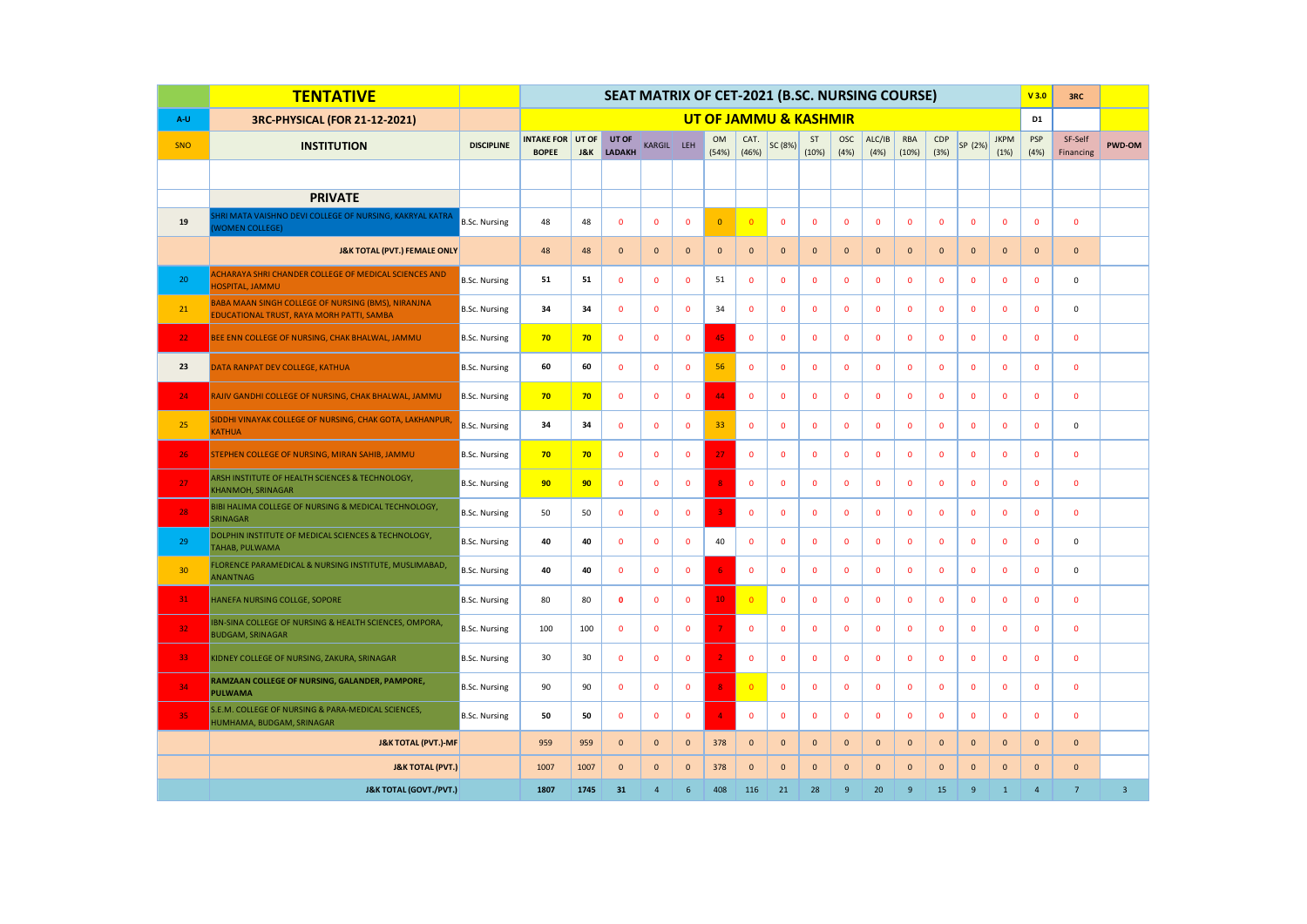|                | <b>TENTATIVE</b> |                                       |              |               | SEAT MATRIX OF CET-2021 (B.SC. PARAMEDICAL COURSES) |                        |                |                |                                  |                |                   |                    |                     |                |                     |                |                |                     | V3.0                | 3RC         |                |
|----------------|------------------|---------------------------------------|--------------|---------------|-----------------------------------------------------|------------------------|----------------|----------------|----------------------------------|----------------|-------------------|--------------------|---------------------|----------------|---------------------|----------------|----------------|---------------------|---------------------|-------------|----------------|
| A              |                  | 3RC-PHYSICAL (FOR 21-12-2021)         |              |               |                                                     |                        |                |                | <b>UT OF JAMMU &amp; KASHMIR</b> |                |                   |                    |                     |                |                     |                |                |                     | D <sub>1</sub>      |             |                |
| <b>SNO</b>     | <b>SUB</b>       | <b>DISCIPLINE/INSTITUTION</b>         |              | <b>INTAKE</b> | UT OF<br><b>J&amp;K</b>                             | UT OF<br><b>LADAKH</b> | <b>KARGIL</b>  | LEH            | <b>OM</b><br>(54%)               | CAT.<br>(46%)  | <b>SC</b><br>(8%) | <b>ST</b><br>(10%) | OSC<br>(4%)         | ALC/IB<br>(4%) | <b>RBA</b><br>(10%) | CDP<br>(3%)    | SP<br>(2%)     | <b>JKPM</b><br>(1%) | <b>PSP</b><br>(4% ) | Mgt.        | PWD-<br>OM     |
|                |                  | <b>GOVERNMENT</b>                     |              |               |                                                     |                        |                |                |                                  |                |                   |                    |                     |                |                     |                |                |                     |                     |             |                |
| $\mathbf{1}$   |                  | GOVT. MEDICAL COLLEGE, DODA           |              |               |                                                     |                        |                |                |                                  |                |                   |                    |                     |                |                     |                |                |                     |                     |             |                |
|                | 1                | B.Sc. Medical Lab Technology          |              | 20            | 19                                                  | $\mathbf{1}$           | $\mathbf 0$    | $\mathbf{1}$   | 2 <sup>1</sup>                   | 6              | $\mathbf{1}$      | $\overline{2}$     | $\Omega$            | $\mathbf{1}$   | $\overline{0}$      | $\overline{0}$ | $\mathbf{1}$   | 0                   | $\mathbf{1}$        |             |                |
|                | $\overline{2}$   | B.Sc. Operation Theatre Technology    |              | 20            | 19                                                  | $\mathbf{1}$           | $\mathbf{1}$   | 0              | 2 <sub>1</sub>                   | 6              | $\overline{2}$    | $\overline{2}$     | $\overline{0}$      | $\overline{0}$ | $\overline{0}$      | $\mathbf{1}$   | 0              | $\mathbf{1}$        | 0                   |             |                |
|                | 3                | B.Sc. Renal Dialysis Technology       |              | 20            | 20                                                  | $\Omega$               | $\mathbf 0$    | $\mathbf 0$    | $\overline{0}$                   | $\overline{7}$ | $\overline{2}$    | $\overline{2}$     | $\mathbf{0}$        | $\mathbf{1}$   | $\overline{0}$      | $\mathbf{1}$   | $\mathbf 0$    | 0                   | $\mathbf{1}$        |             | $\mathbf{1}$   |
|                |                  |                                       | <b>TOTAL</b> | 60            | 58                                                  | $\overline{2}$         | $\mathbf{1}$   | $\mathbf{1}$   | $\overline{4}$                   | 19             | 5                 | 6                  | $\mathbf{0}$        | $\overline{2}$ | $\mathbf{0}$        | $\overline{2}$ | $\mathbf{1}$   | $\mathbf{1}$        | $\overline{2}$      | $\mathbf 0$ | $\mathbf{1}$   |
|                |                  | <b>GOVT. MEDICAL COLLEGE, JAMMU</b>   |              |               |                                                     |                        |                |                |                                  |                |                   |                    |                     |                |                     |                |                |                     |                     |             |                |
|                | 1                | B.Sc. Anaesthesia Technology          |              | 10            | 9                                                   | $\mathbf{1}$           | $\mathbf{1}$   | $\mathbf 0$    | $\mathbf{1}$                     | $\overline{2}$ | $\mathbf{0}$      | $\mathbf{1}$       | $\mathsf{O}\xspace$ | $\mathbf{1}$   | $\overline{0}$      | $\mathbf 0$    | 0              | 0                   | $\mathbf 0$         |             |                |
|                | 2                | B.Sc. Cardiac Care Technology         |              | 10            | 10                                                  | $\mathbf{0}$           | 0              | 0              | $\mathbf{1}$                     | $\overline{4}$ | $\overline{0}$    | $\mathbf{1}$       | $\mathbf{1}$        | $\mathbf{1}$   | $\pmb{0}$           | 0              | $\mathbf{1}$   | 0                   | 0                   |             |                |
|                | 3                | B.Sc. Medical Lab Technology          |              | 20            | 19                                                  | $\mathbf{1}$           | $\mathbf 0$    | $\overline{0}$ | $\mathbf{0}$                     | $\overline{4}$ | $\mathbf 0$       | $\mathbf{1}$       | $\overline{0}$      | $\mathbf{1}$   | $\mathbf{0}$        | $\mathbf{0}$   | $\mathbf{1}$   | 0                   | $\mathbf{1}$        |             |                |
|                | 4                | B.Sc. Neuro-Sciences Technology       |              | 10            | 10                                                  | $\mathbf{0}$           | $\mathbf 0$    | $\mathbf 0$    | $\mathbf{0}$                     | $\mathbf{1}$   | $\overline{0}$    | $\mathbf{1}$       | 0                   | 0              | $\overline{0}$      | 0              | 0              | 0                   | $\overline{0}$      |             |                |
|                | 5                | B.Sc. Operation Theatre Technology    |              | 20            | 19                                                  | $\mathbf{1}$           | $\mathbf{1}$   | $\mathbf{0}$   | $\mathbf{0}$                     | $\mathbf{1}$   | $\overline{0}$    | $\overline{0}$     | $\overline{0}$      | $\Omega$       | $\overline{0}$      | $\mathbf{1}$   | $\mathbf 0$    | 0                   | $\overline{0}$      |             |                |
|                | 6                | B.Sc. Radiography Technology          |              | 10            | $\overline{9}$                                      | $\mathbf{1}$           | $\mathbf 0$    | $\mathbf{1}$   | $\mathbf{0}$                     | $\mathbf{1}$   | $\overline{0}$    | $\mathbf{0}$       | $\mathbf{0}$        | 0              | $\mathbf{1}$        | 0              | 0              | 0                   | $\mathsf{O}$        |             |                |
|                | $\overline{7}$   | B.Sc. Renal Dialysis Technology       |              | 20            | 19                                                  | $\mathbf{1}$           | $\mathbf{1}$   | $\mathbf{0}$   | 2 <sup>1</sup>                   | 5              | $\mathbf{1}$      | $\overline{2}$     | $\mathbf{0}$        | $\mathbf{1}$   | $\overline{0}$      | $\mathbf 1$    | 0              | $\Omega$            | 0                   |             |                |
|                | 8                | B.Sc. Respiratory Care Technology     |              | 10            | 10                                                  | $\mathbf{0}$           | $\mathbf 0$    | $\mathbf 0$    | $\overline{0}$                   | $\overline{3}$ | $\mathbf{1}$      | $\mathbf{1}$       | $\mathbf 0$         | 0              | $\mathbf{0}$        | $\overline{1}$ | 0              | 0                   | $\overline{0}$      |             |                |
|                |                  |                                       | <b>TOTAL</b> | 110           | 105                                                 | 5                      | $\overline{3}$ | $\mathbf{1}$   | $\overline{4}$                   | 21             | $\overline{2}$    | $\overline{7}$     | $\mathbf 1$         | $\overline{4}$ | $\mathbf{1}$        | $\mathbf{3}$   | $\overline{2}$ | $\mathbf{0}$        | $\mathbf{1}$        | $\mathbf 0$ | $\mathbf{0}$   |
| 3 <sup>°</sup> |                  | <b>GOVT. MEDICAL COLLEGE, KATHUA</b>  |              |               |                                                     |                        |                |                |                                  |                |                   |                    |                     |                |                     |                |                |                     |                     |             |                |
|                | $\mathbf{1}$     | B.Sc. Medical Lab Technology          |              | 20            | 19                                                  | $\mathbf{1}$           | 0              | $\mathbf{1}$   | $\mathbf{1}$                     | $\overline{7}$ | $\mathbf{1}$      | $\overline{2}$     | $\overline{0}$      | $\mathbf{1}$   | $\mathbf{1}$        | $\pmb{0}$      | $\mathbf{1}$   | 0                   | $\mathbf{1}$        |             | $\overline{0}$ |
|                | $\overline{2}$   | B.Sc. Operation Theatre Technology    |              | 20            | 19                                                  | $\mathbf{1}$           | $\mathbf{1}$   | $\mathbf 0$    | $\overline{2}$                   | $\overline{4}$ | $\mathbf{1}$      | $\overline{2}$     | $\mathbf{0}$        | $\overline{0}$ | $\mathbf{0}$        | $\mathbf{1}$   | 0              | $\overline{0}$      | $\mathbf 0$         |             | $\overline{0}$ |
|                | 3                | B.Sc. Renal Dialysis Technology       |              | 20            | 20                                                  | $\Omega$               | $\mathbf 0$    | $\mathbf 0$    | $\mathbf 0$                      | 14             | $\overline{2}$    | $\overline{2}$     | $\overline{3}$      | $\mathbf{1}$   | $\overline{4}$      | $\mathbf{1}$   | $\mathbf 0$    | $\Omega$            | $\mathbf{1}$        |             | $\mathbf 0$    |
|                |                  |                                       | <b>TOTAL</b> | 60            | 58                                                  | $\overline{2}$         | $\mathbf{1}$   | $\mathbf{1}$   | $\overline{3}$                   | 25             | $\overline{4}$    | 6                  | $\overline{3}$      | $\overline{2}$ | 5                   | $\overline{2}$ | $\mathbf{1}$   | $\Omega$            | $\overline{2}$      | $\mathbf 0$ | $\mathbf{0}$   |
| $\mathbf{4}$   |                  | <b>GOVT. MEDICAL COLLEGE, RAJOURI</b> |              |               |                                                     |                        |                |                |                                  |                |                   |                    |                     |                |                     |                |                |                     |                     |             |                |
|                | $\mathbf{1}$     | B.Sc. Medical Lab Technology          |              | 20            | 19                                                  | $\mathbf{1}$           | $\mathbf 0$    | $\mathbf{1}$   | $\mathbf{0}$                     | 6              | $\mathbf{1}$      | $\overline{2}$     | $\overline{0}$      | $\mathbf{1}$   | $\pmb{0}$           | $\overline{0}$ | $\mathbf{1}$   | 0                   | $\mathbf{1}$        |             |                |
|                | $\overline{2}$   | B.Sc. Operation Theatre Technology    |              | 20            | 19                                                  | $\mathbf{1}$           | $\mathbf{1}$   | 0              | $\mathbf{1}$                     | $\overline{4}$ | $\overline{2}$    | $\mathbf{1}$       | $\mathbf{0}$        | $\overline{0}$ | $\overline{0}$      | $\mathbf{1}$   | 0              | $\overline{0}$      | $\mathbf 0$         |             |                |
|                | 3                | B.Sc. Renal Dialysis Technology       |              | 20            | 20                                                  | $\Omega$               | $\mathbf 0$    | $\mathbf 0$    | $\mathbf{1}$                     | 8              | $\overline{2}$    | $\overline{2}$     | $\mathbf 0$         | $\mathbf{1}$   | $\mathbf{1}$        | $\mathbf 1$    | 0              | 0                   | $\mathbf{1}$        |             | $\overline{3}$ |
|                |                  |                                       | <b>TOTAL</b> | 60            | 58                                                  | $\overline{2}$         | $\mathbf{1}$   | $\mathbf{1}$   | $\overline{2}$                   | 18             | 5                 | 5                  | $\mathbf{0}$        | $\overline{2}$ | $\mathbf{1}$        | $\overline{2}$ | $\mathbf{1}$   | $\Omega$            | $\overline{2}$      | $\Omega$    | $\overline{3}$ |
| 5.             |                  | GOVT. MEDICAL COLLEGE, ANANTNAG       |              |               |                                                     |                        |                |                |                                  |                |                   |                    |                     |                |                     |                |                |                     |                     |             |                |
|                | $\mathbf{1}$     | B.Sc. Anaesthesia Technology          |              | 10            | 10                                                  | $\mathbf{0}$           | $\mathbf 0$    | $\mathbf 0$    | $\mathbf{0}$                     | $\overline{3}$ | $\mathbf{0}$      | $\mathbf{1}$       | 0                   | $\mathbf{1}$   | $\mathbf 0$         | $\mathbf 0$    | 0              | $\mathbf 0$         | $\mathbf{1}$        |             |                |
|                | $\overline{2}$   | B.Sc. Medical Lab Technology          |              | 20            | 19                                                  | $\mathbf{1}$           | 0              | $\mathbf{1}$   | $\mathbf{0}$                     | 6              | $\mathbf{1}$      | $\overline{2}$     | $\mathbf{0}$        | $\mathbf{1}$   | $\mathbf{0}$        | $\mathbf{0}$   | $\mathbf{1}$   | 0                   | $\mathbf{1}$        |             |                |
|                | 3                | B.Sc. Operation Theatre Technology    |              | 20            | 19                                                  | $\mathbf{1}$           | $\mathbf{1}$   | $\Omega$       | $\mathbf{0}$                     | 5              | $\overline{2}$    | $\overline{2}$     | $\overline{0}$      | $\overline{0}$ | $\Omega$            | $\mathbf{1}$   | 0              | $\overline{0}$      | 0                   |             |                |
|                | 4                | B.Sc. Radiography Technology          |              | 10            | 9                                                   | $\mathbf{1}$           | $\mathbf{1}$   | $\mathbf 0$    | $\mathbf{0}$                     | $\overline{2}$ | $\mathbf{1}$      | $\mathbf{1}$       | $\Omega$            | 0              | $\mathbf{0}$        | 0              | 0              | 0                   | $\mathbf 0$         |             |                |
|                | 5                | B.Sc. Renal Dialysis Technology       |              | 20            | 20                                                  | $\Omega$               | $\mathbf 0$    | $\mathbf 0$    | $\blacktriangleleft$             | $\overline{7}$ | $\overline{2}$    | $\mathbf 2$        | $\overline{0}$      | 1              | $\mathbf{0}$        | $\mathbf{1}$   | $\mathbf 0$    | 0                   | $\mathbf{1}$        |             |                |
|                |                  |                                       | <b>TOTAL</b> | 80            | 77                                                  | $\overline{3}$         | $\overline{2}$ | $\mathbf{1}$   | $\mathbf{1}$                     | 23             | 6                 | 8                  | $\mathbf{0}$        | $\overline{3}$ | $\mathbf 0$         | $\overline{2}$ | $\mathbf{1}$   | $\Omega$            | $\overline{3}$      | $\mathbf 0$ | $\mathbf{0}$   |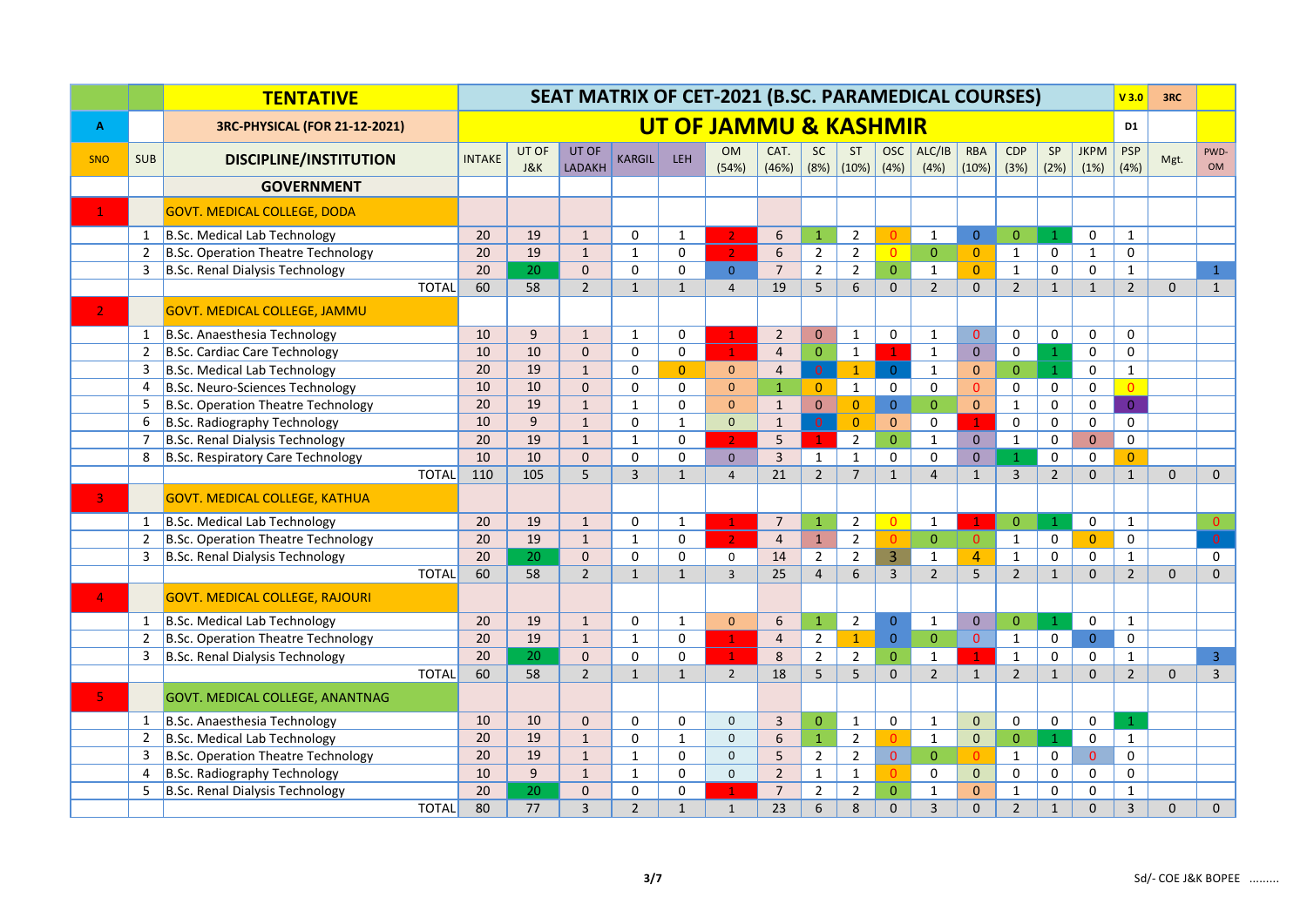|                  |                | <b>TENTATIVE</b>                                                                       | SEAT MATRIX OF CET-2021 (B.SC. PARAMEDICAL COURSES)<br><b>UT OF JAMMU &amp; KASHMIR</b> |                         |                 |                |                |                    |                         |                   |                    |                     |                |                     |                    | V3.0           | 3RC                 |                     |                |                   |
|------------------|----------------|----------------------------------------------------------------------------------------|-----------------------------------------------------------------------------------------|-------------------------|-----------------|----------------|----------------|--------------------|-------------------------|-------------------|--------------------|---------------------|----------------|---------------------|--------------------|----------------|---------------------|---------------------|----------------|-------------------|
| A                |                | <b>3RC-PHYSICAL (FOR 21-12-2021)</b>                                                   |                                                                                         |                         |                 |                |                |                    |                         |                   |                    |                     |                |                     |                    |                |                     | D <sub>1</sub>      |                |                   |
| <b>SNO</b>       | <b>SUB</b>     | <b>DISCIPLINE/INSTITUTION</b>                                                          | <b>INTAKE</b>                                                                           | UT OF<br><b>J&amp;K</b> | UT OF<br>LADAKH | <b>KARGIL</b>  | LEH            | <b>OM</b><br>(54%) | CAT.<br>(46%)           | <b>SC</b><br>(8%) | <b>ST</b><br>(10%) | <b>OSC</b><br>(4%)  | ALC/IB<br>(4%) | <b>RBA</b><br>(10%) | <b>CDP</b><br>(3%) | SP<br>(2%)     | <b>JKPM</b><br>(1%) | <b>PSP</b><br>(4% ) | Mgt.           | PWD-<br><b>OM</b> |
| 6                |                | GOVT. MEDICAL COLLEGE, BARAMULLA                                                       |                                                                                         |                         |                 |                |                |                    |                         |                   |                    |                     |                |                     |                    |                |                     |                     |                |                   |
|                  | $\mathbf{1}$   | B.Sc. Anaesthesia Technology                                                           | 10                                                                                      | 10                      | $\mathbf 0$     | $\mathbf 0$    | $\mathbf 0$    | $\mathbf{0}$       | 3                       | $\overline{0}$    | $\mathbf{1}$       | $\mathbf 0$         | $\mathbf{1}$   | $\pmb{0}$           | $\mathsf 0$        | 0              | 0                   | $\mathbf{1}$        |                |                   |
|                  | $\overline{2}$ | B.Sc. Medical Lab Technology                                                           | 20                                                                                      | 19                      | $\mathbf{1}$    | $\mathbf 0$    | $\mathbf{1}$   | $\mathbf{0}$       | 6                       | $\mathbf{1}$      | $\overline{2}$     | $\mathbf{0}$        | $\mathbf{1}$   | $\mathbf 0$         | $\mathbf{0}$       | $\mathbf{1}$   | 0                   | $\mathbf{1}$        |                |                   |
|                  | 3              | B.Sc. Operation Theatre Technology                                                     | 20                                                                                      | 19                      | $\mathbf{1}$    | $\mathbf{1}$   | $\mathbf 0$    | $\mathbf{0}$       | 5                       | $2^{\circ}$       | $\overline{2}$     | $\mathbf{0}$        | $\overline{0}$ | $\mathbf{0}$        | $\mathbf{1}$       | $\mathbf 0$    | $\Omega$            | $\mathbf 0$         |                |                   |
|                  | 4              | B.Sc. Radiography Technology                                                           | 10                                                                                      | 9                       | $\mathbf{1}$    | $\mathbf 0$    | $\mathbf{1}$   | $\mathbf{0}$       | $\overline{2}$          | $\mathbf{1}$      | $\mathbf{1}$       | $\Omega$            | 0              | $\overline{0}$      | $\mathbf 0$        | 0              | $\mathbf 0$         | $\mathbf 0$         |                |                   |
|                  | 5              | B.Sc. Renal Dialysis Technology                                                        | 20                                                                                      | 20                      | $\Omega$        | 0              | 0              | $\mathbf{0}$       | $\overline{7}$          | $\overline{2}$    | $\overline{2}$     | $\mathbf{0}$        | $\mathbf{1}$   | $\mathbf{0}$        | $\mathbf{1}$       | 0              | $\Omega$            | $\mathbf{1}$        |                |                   |
|                  |                | <b>TOTAL</b>                                                                           | 80                                                                                      | 77                      | $\overline{3}$  | $1\,$          | $\overline{2}$ | $\mathbf{0}$       | 23                      | 6                 | 8                  | $\mathbf{0}$        | $\overline{3}$ | $\mathbf 0$         | $\overline{2}$     | $\mathbf{1}$   | $\Omega$            | $\overline{3}$      | $\overline{0}$ | $\mathbf{0}$      |
|                  |                | GOVT. MEDICAL COLLEGE, SRINAGAR                                                        |                                                                                         |                         |                 |                |                |                    |                         |                   |                    |                     |                |                     |                    |                |                     |                     |                |                   |
|                  | 1              | B.Sc. Anaesthesia Technology                                                           | 10                                                                                      | 9                       | $\mathbf{1}$    | $\Omega$       | $\mathbf{1}$   | $\mathbf{0}$       | $\overline{3}$          | $\mathbf{1}$      | $\mathbf{1}$       | $\mathsf{O}\xspace$ | $\mathbf{1}$   | $\Omega$            | 0                  | 0              | $\Omega$            | $\mathbf{0}$        |                |                   |
|                  | $\overline{2}$ | B.Sc. Cardiac Care Technology                                                          | 10                                                                                      | 10                      | $\mathbf 0$     | $\mathbf 0$    | $\mathbf 0$    | $\mathbf{0}$       | $\overline{2}$          | $\mathbf 0$       | $\overline{0}$     | $\overline{0}$      | $\mathbf{1}$   | $\mathbf{0}$        | $\mathbf 0$        | $\mathbf{1}$   | 0                   | $\mathbf 0$         |                |                   |
|                  | 3              | B.Sc. Medical Lab Technology                                                           | 20                                                                                      | 19                      | $\mathbf{1}$    | $\mathbf{1}$   | $\Omega$       | $\mathbf{0}$       | $\overline{3}$          | $1\,$             | $\overline{0}$     | $\Omega$            | $\mathbf{1}$   | $\mathbf{0}$        | $\overline{0}$     | $\mathbf{1}$   | 0                   | $\Omega$            |                |                   |
|                  | 4              | B.Sc. Neuro-Sciences Technology                                                        | 10                                                                                      | 10                      | $\Omega$        | $\Omega$       | $\Omega$       | $\mathbf{1}$       | $\overline{2}$          | $\overline{0}$    | $\overline{0}$     | $\mathbf{0}$        | $\mathbf{1}$   | $\mathbf{1}$        | $\mathbf 0$        | 0              | $\Omega$            | $\mathbf{0}$        |                |                   |
|                  | 5              | B.Sc. Operation Theatre Technology                                                     | 20                                                                                      | 19                      | $\mathbf{1}$    | $\mathbf 0$    | $\mathbf{1}$   | $\mathbf{1}$       | 5                       | $\overline{2}$    | $\overline{2}$     | $\Omega$            | $\overline{0}$ | $\mathbf 0$         | $\mathbf 1$        | $\mathbf 0$    | 0                   | $\overline{0}$      |                |                   |
|                  | 6              | B.Sc. Physiotherapy                                                                    | 20                                                                                      | 19                      | $\mathbf{1}$    | $\mathbf{1}$   | $\Omega$       | $\overline{2}$     | $\overline{7}$          | $\overline{2}$    | $\mathbf{1}$       | $\overline{0}$      | $\mathbf{1}$   | $\overline{0}$      | $\mathbf{1}$       | $\mathbf{1}$   | $\Omega$            | $\mathbf{1}$        |                |                   |
|                  | $\overline{7}$ | B.Sc. Radiography Technology                                                           | 10                                                                                      | 9                       | $\mathbf{1}$    | $\mathbf 0$    | $\mathbf{1}$   | $\mathbf 0$        | $\mathbf{1}$            | $\mathbf{1}$      | $\overline{0}$     | $\mathbf{0}$        | $\mathbf 0$    | $\pmb{0}$           | $\mathsf 0$        | 0              | 0                   | $\mathsf{o}$        |                |                   |
|                  | 8              | B.Sc. Radiotherapy                                                                     | 10                                                                                      | $\overline{9}$          | $\mathbf{1}$    | $\mathbf{1}$   | $\mathbf 0$    | $\mathbf{0}$       | $\overline{\mathbf{3}}$ | $\mathbf{0}$      | $\mathbf{1}$       | $\mathbf{0}$        | $\mathbf{1}$   | $\pmb{0}$           | $\pmb{0}$          | $\mathbf{1}$   | 0                   | $\mathsf{o}$        |                |                   |
|                  | 9              | B.Sc. Renal Dialysis Technology                                                        | 20                                                                                      | 19                      | $\mathbf{1}$    | $\mathbf 0$    | $\mathbf{1}$   | $\mathbf{0}$       | 6                       | $\mathbf{1}$      | $\overline{2}$     | $\mathbf{0}$        | $\mathbf{1}$   | $\mathbf{0}$        | $\mathbf 1$        | 0              | $\mathbf 0$         | $\mathbf{1}$        |                |                   |
|                  |                | 10 B.Sc. Respiratory Care Technology                                                   | 10                                                                                      | 10                      | $\overline{0}$  | $\mathbf 0$    | $\Omega$       | $\mathbf{0}$       | $\overline{4}$          | $\mathbf{1}$      | $\mathbf{1}$       | $\mathbf 0$         | $\mathbf 0$    | $\overline{0}$      | $\mathbf{1}$       | $\Omega$       | $\Omega$            | $\mathbf{1}$        |                |                   |
|                  |                | <b>TOTAL</b>                                                                           | 140                                                                                     | 133                     | $\overline{7}$  | $\overline{3}$ | $\overline{4}$ | $\overline{4}$     | 36                      | $\overline{9}$    | 8                  | $\mathbf{0}$        | $\overline{7}$ | $\mathbf{1}$        | $\overline{4}$     | $\overline{4}$ | $\Omega$            | $\overline{3}$      | $\mathbf 0$    | $\mathbf{0}$      |
|                  |                | <b>J&amp;K TOTAL (GOVT.)</b>                                                           | 590                                                                                     | 566                     | 24              | 12             | 11             | 18                 | 165                     | 37                | 48                 | $\overline{4}$      | 23             | 8                   | 17                 | 11             | $\overline{1}$      | 16                  | $\overline{0}$ | $\overline{4}$    |
|                  |                |                                                                                        |                                                                                         |                         |                 |                |                |                    |                         |                   |                    |                     |                |                     |                    |                |                     |                     |                |                   |
|                  |                | <b>PRIVATE</b>                                                                         |                                                                                         |                         |                 |                |                |                    |                         |                   |                    |                     |                |                     |                    |                |                     |                     |                |                   |
| $\boldsymbol{8}$ |                | <b>ACHARAYA SHRI CHANDER COLLEGE OF MEDICAL</b><br><b>SCIENCES AND HOSPITAL, JAMMU</b> |                                                                                         |                         |                 |                |                |                    |                         |                   |                    |                     |                |                     |                    |                |                     |                     |                |                   |
|                  | 1              | B.Sc. Cardiac Care Technology                                                          | 10                                                                                      | 10                      | $\mathbf{0}$    | $\mathbf{0}$   | $\mathbf{0}$   | 9                  | $\mathbf{0}$            | $\mathbf 0$       | $\mathbf{0}$       | $\mathbf{0}$        | $\mathbf{0}$   | $\mathbf{0}$        | $\mathbf{0}$       | $\mathbf{0}$   | $\mathbf{0}$        | $\mathbf{0}$        |                |                   |
|                  | 2              | B.Sc. Medical Lab Technology                                                           | 20                                                                                      | 20                      | $\Omega$        | $\mathbf{0}$   | $\mathbf{0}$   | 18                 | $\mathbf{0}$            | $\mathbf{0}$      | $\mathbf{0}$       | $\mathbf{0}$        | $\Omega$       | $\mathbf{0}$        | $\mathbf{0}$       | $\mathbf{0}$   | 0                   | $\mathbf{0}$        |                |                   |
|                  | 3              | B.Sc. Neuro-Sciences Technology                                                        | 10                                                                                      | 10                      | $\overline{0}$  | $\mathbf{0}$   | $\mathbf{0}$   | 9 <sup>°</sup>     | $\Omega$                | $\mathbf{0}$      | $\mathbf{0}$       | $\mathbf{0}$        | $\mathbf 0$    | $\mathbf{0}$        | $\mathbf 0$        | $\mathbf{0}$   | $\overline{0}$      | $\mathbf{0}$        |                |                   |
|                  | $\overline{4}$ | B.Sc. Operation Theatre Technology                                                     | 20                                                                                      | 20                      | $\Omega$        | $\mathbf{0}$   | $\mathbf{0}$   | 18                 | $\Omega$                | $\mathbf{0}$      | $\Omega$           | $\mathbf{0}$        | $\Omega$       | $\mathbf{0}$        | $\Omega$           | $\mathbf{0}$   | $\Omega$            | $\mathbf{0}$        |                |                   |
|                  | 5              | <b>B.Sc. Radiography</b>                                                               | 10                                                                                      | 10                      | $\mathbf 0$     | $\mathbf{0}$   | $\mathbf{0}$   | 8                  | $\mathbf{0}$            | $\mathbf{0}$      | $\overline{0}$     | $\mathbf{0}$        | $\overline{0}$ | $\mathbf{0}$        | $\overline{0}$     | $\mathbf{0}$   | $\mathbf{0}$        | $\mathbf{0}$        |                |                   |
|                  |                | <b>TOTAL</b>                                                                           | 70                                                                                      | 70                      | $\overline{0}$  | $\mathbf 0$    | $\mathbf{0}$   | 62                 | $\Omega$                | $\mathbf{0}$      | $\Omega$           | $\Omega$            | $\Omega$       | $\mathbf 0$         | $\Omega$           | $\mathbf{0}$   | $\Omega$            | $\mathbf{0}$        | $\overline{0}$ |                   |
| -9               |                | BEE ENN COLLEGE OF NURSING, CHAK BHALWAL,<br><b>JAMMU</b>                              |                                                                                         |                         |                 |                |                |                    |                         |                   |                    |                     |                |                     |                    |                |                     |                     |                |                   |
|                  | 1              | B.Sc. Anaesthesia Technology                                                           | 10                                                                                      | 10                      | $\mathbf{0}$    | $\mathbf{0}$   | $\mathbf{0}$   | 8                  | $\mathbf{0}$            | $\mathbf{0}$      | $\mathbf 0$        | $\mathbf{0}$        | $\mathbf 0$    | $\mathbf{0}$        | $\mathbf 0$        | $\mathbf 0$    | $\mathbf 0$         | $\mathbf{0}$        |                |                   |
|                  | $\overline{2}$ | B.Sc. Medical Lab Technology                                                           | 20                                                                                      | 20                      | $\mathbf{0}$    | $\mathbf{0}$   | $\mathbf{0}$   | 18                 | $\overline{0}$          | $\mathbf 0$       | $\mathbf 0$        | $\mathbf{0}$        | $\Omega$       | $\mathbf{0}$        | $\mathbf 0$        | $\overline{0}$ | $\overline{0}$      | $\mathbf 0$         |                |                   |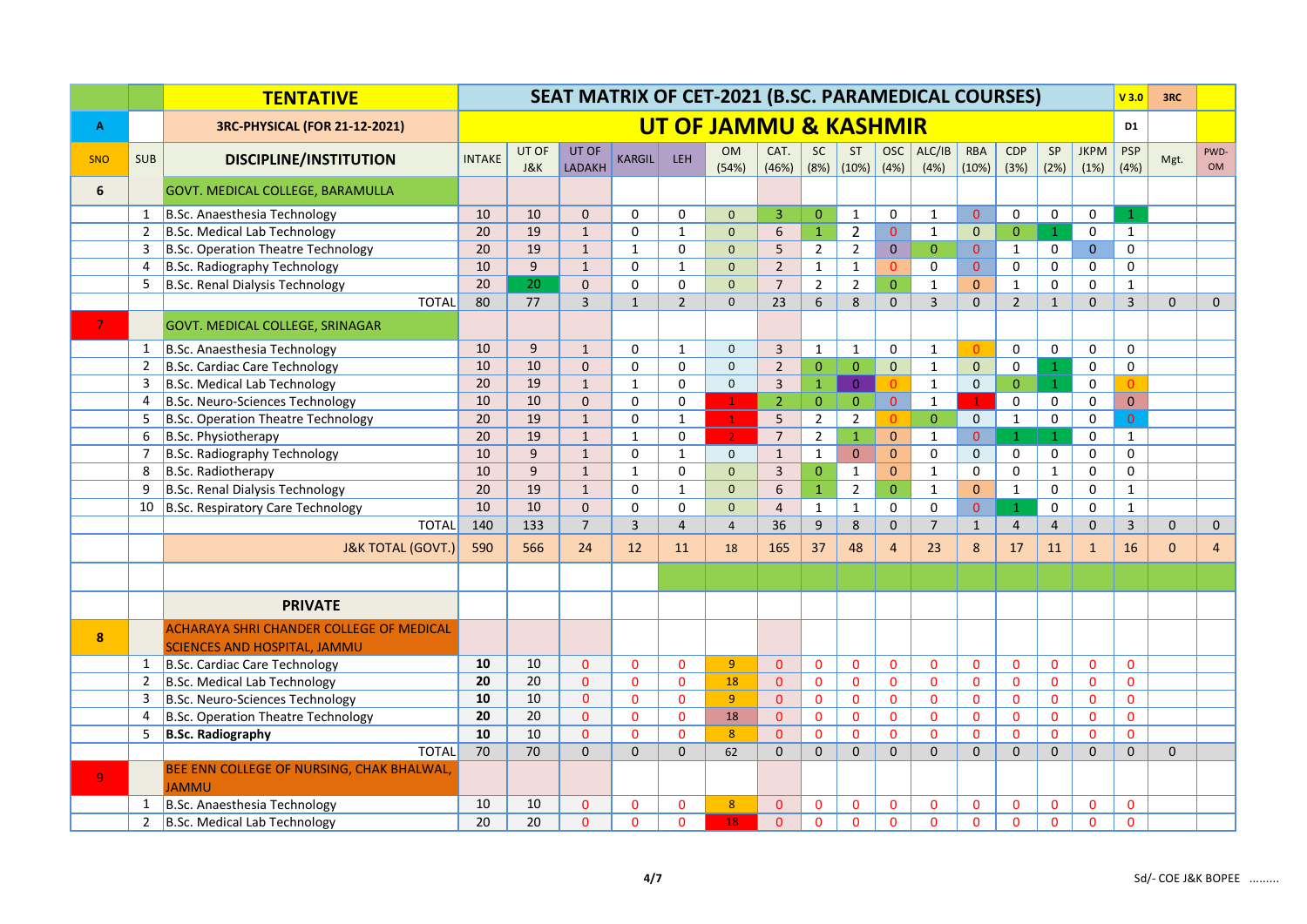|                 |                | <b>TENTATIVE</b>                                                  | SEAT MATRIX OF CET-2021 (B.SC. PARAMEDICAL COURSES) |                         |                        |               |              |                                  |               |                   |                    |              |                 |                     | V3.0         | 3RC          |                     |                    |             |                   |
|-----------------|----------------|-------------------------------------------------------------------|-----------------------------------------------------|-------------------------|------------------------|---------------|--------------|----------------------------------|---------------|-------------------|--------------------|--------------|-----------------|---------------------|--------------|--------------|---------------------|--------------------|-------------|-------------------|
| A               |                | 3RC-PHYSICAL (FOR 21-12-2021)                                     |                                                     |                         |                        |               |              | <b>UT OF JAMMU &amp; KASHMIR</b> |               |                   |                    |              |                 |                     |              |              |                     | D <sub>1</sub>     |             |                   |
| <b>SNO</b>      | <b>SUB</b>     | <b>DISCIPLINE/INSTITUTION</b>                                     | <b>INTAKE</b>                                       | UT OF<br><b>J&amp;K</b> | UT OF<br><b>LADAKH</b> | <b>KARGIL</b> | LEH          | <b>OM</b><br>(54%)               | CAT.<br>(46%) | <b>SC</b><br>(8%) | <b>ST</b><br>(10%) | OSC<br>(4%)  | ALC/IB<br>(4% ) | <b>RBA</b><br>(10%) | CDP<br>(3%)  | SP<br>(2%)   | <b>JKPM</b><br>(1%) | <b>PSP</b><br>(4%) | Mgt.        | PWD-<br><b>OM</b> |
|                 | 3              | B.Sc. Operation Theatre Technology                                | 20                                                  | 20                      | $\Omega$               | $\mathbf{0}$  | $\mathbf{0}$ | 19                               | $\mathbf{0}$  | $\mathbf{0}$      | $\mathbf{0}$       | $\mathbf 0$  | $\mathbf{0}$    | $\mathbf{0}$        | $\mathbf 0$  | $\mathbf{0}$ | $\mathbf{0}$        | $\mathbf{0}$       |             |                   |
|                 | $\overline{4}$ | B.Sc. Renal Dialysis Technology                                   | 10                                                  | 10                      | $\overline{0}$         | $\mathbf{0}$  | $\mathbf{0}$ | 10                               | $\Omega$      | $\mathbf{0}$      | $\mathbf{0}$       | $\mathbf{0}$ | $\Omega$        | $\mathbf{0}$        | $\mathbf{0}$ | $\Omega$     | $\Omega$            | $\mathbf{0}$       |             |                   |
|                 |                | <b>TOTAL</b>                                                      | 60                                                  | 60                      | $\Omega$               | $\mathbf{0}$  | $\mathbf{0}$ | 55                               | $\Omega$      | $\mathbf{0}$      | $\mathbf{0}$       | $\mathbf{0}$ | $\Omega$        | $\mathbf{0}$        | $\mathbf{0}$ | $\mathbf{0}$ | $\Omega$            | $\mathbf{0}$       | $\mathbf 0$ |                   |
|                 |                | STEPHEN COLLEGE OF NURSING, MIRAN SAHIB,                          |                                                     |                         |                        |               |              |                                  |               |                   |                    |              |                 |                     |              |              |                     |                    |             |                   |
| 10              |                | <b>JAMMU</b>                                                      |                                                     |                         |                        |               |              |                                  |               |                   |                    |              |                 |                     |              |              |                     |                    |             |                   |
|                 | 1              | B.Sc. Cardiac Care Technology                                     | 10                                                  | 10                      | $\Omega$               | $\mathbf{0}$  | $\mathbf{0}$ | 10 <sup>°</sup>                  | $\Omega$      | $\mathbf{0}$      | $\mathbf{0}$       | $\mathbf{0}$ | $\mathbf{0}$    | $\mathbf{0}$        | $\mathbf{0}$ | $\mathbf{0}$ | $\mathbf{0}$        | $\Omega$           |             |                   |
|                 | $\overline{2}$ | B.Sc. Medical Lab Technology                                      | 20                                                  | 20                      | $\Omega$               | $\mathbf{0}$  | $\mathbf{0}$ | 20                               | $\Omega$      | $\mathbf 0$       | $\Omega$           | $\mathbf 0$  | $\Omega$        | $\Omega$            | $\Omega$     | $\Omega$     | $\Omega$            | $\mathbf{0}$       |             |                   |
|                 | 3              | B.Sc. Operation Theatre Technology                                | 20                                                  | 20                      | $\overline{0}$         | $\mathbf{0}$  | $\mathbf{0}$ | 18                               | $\Omega$      | $\mathbf 0$       | $\mathbf{0}$       | $\mathbf{0}$ | $\mathbf{0}$    | $\mathbf{0}$        | $\mathbf 0$  | $\mathbf{0}$ | 0                   | $\mathbf{0}$       |             |                   |
|                 | 4              | B.Sc. Radiography Technology                                      | 10                                                  | 10                      | $\Omega$               | $\mathbf{0}$  | $\mathbf{0}$ | 9                                | $\Omega$      | $\mathbf{0}$      | $\mathbf{0}$       | $\mathbf{0}$ | $\Omega$        | $\overline{0}$      | $\mathbf{0}$ | $\mathbf{0}$ | $\overline{0}$      | $\Omega$           |             |                   |
|                 | 5              | B.Sc. Renal Dialysis Technology                                   | 15                                                  | 15                      | $\mathbf{0}$           | $\mathbf{0}$  | $\mathbf{0}$ | 14                               | $\Omega$      | $\mathbf{0}$      | $\mathbf{0}$       | $\mathbf{0}$ | $\Omega$        | $\mathbf{0}$        | $\mathbf{0}$ | $\mathbf{0}$ | $\Omega$            | $\mathbf{0}$       |             |                   |
|                 |                | <b>TOTAL</b>                                                      | 75                                                  | 75                      | $\overline{0}$         | $\Omega$      | $\Omega$     | 71                               | $\Omega$      | $\Omega$          | $\Omega$           | $\Omega$     | $\Omega$        | $\Omega$            | $\Omega$     | $\Omega$     | $\Omega$            | $\mathbf{0}$       | $\Omega$    |                   |
| 11              |                | <b>ARSH INSTITUTE OF HEALTH SCIENCES &amp;</b>                    |                                                     |                         |                        |               |              |                                  |               |                   |                    |              |                 |                     |              |              |                     |                    |             |                   |
|                 |                | TECHNOLOGY, KHANMOH, SRINAGAR                                     |                                                     |                         |                        |               |              |                                  |               |                   |                    |              |                 |                     |              |              |                     |                    |             |                   |
|                 | 1              | B.Sc. Anaesthesia Technology                                      | 30                                                  | 30                      | $\overline{0}$         | $\mathbf{0}$  | $\mathbf{0}$ | 6 <sup>1</sup>                   | $\Omega$      | $\mathbf{0}$      | $\mathbf{0}$       | $\mathbf{0}$ | $\Omega$        | $\mathbf{0}$        | $\mathbf{0}$ | $\mathbf{0}$ | $\Omega$            | $\mathbf{0}$       |             |                   |
|                 | 2              | B.Sc. Medical Lab Technology                                      | 30                                                  | 30 <sup>2</sup>         | $\Omega$               | $\mathbf{0}$  | $\Omega$     | 6 <sup>1</sup>                   | $\mathbf{0}$  | $\mathbf{0}$      | $\mathbf{0}$       | $\mathbf{0}$ | $\Omega$        | $\Omega$            | $\mathbf 0$  | $\mathbf{0}$ | $\mathbf 0$         | $\mathbf{0}$       |             |                   |
|                 | 3              | B.Sc. Operation Theatre Technology                                | 30                                                  | 30                      | $\overline{0}$         | $\mathbf{0}$  | $\mathbf{0}$ | $\overline{\mathbf{3}}$          | $\mathbf{0}$  | $\mathbf 0$       | $\mathbf{0}$       | $\mathbf 0$  | $\Omega$        | $\mathbf{0}$        | $\mathbf 0$  | $\mathbf{0}$ | 0                   | $\mathbf{0}$       |             |                   |
|                 | $\overline{4}$ | B.Sc. Physiotherapy                                               | 30                                                  | 30                      | $\Omega$               | $\mathbf{0}$  | $\mathbf{0}$ | 18                               | $\Omega$      | $\mathbf{0}$      | $\mathbf{0}$       | $\mathbf{0}$ | $\Omega$        | $\mathbf{0}$        | $\mathbf{0}$ | $\mathbf{0}$ | $\overline{0}$      | $\mathbf{0}$       |             |                   |
|                 | 5              | B.Sc. Radiology                                                   | 30                                                  | 30                      | $\overline{0}$         | $\mathbf{0}$  | $\mathbf{0}$ | 2 <sup>2</sup>                   | $\mathbf{0}$  | $\mathbf{0}$      | $\mathbf{0}$       | $\mathbf{0}$ | $\mathbf 0$     | $\mathbf{0}$        | $\mathbf 0$  | $\mathbf{0}$ | 0                   | $\mathbf{0}$       |             |                   |
|                 | 6              | B.Sc. Renal Dialysis Technology                                   | 30                                                  | 30                      | $\Omega$               | $\mathbf{0}$  | $\Omega$     | 17                               | $\Omega$      | $\mathbf{0}$      | $\mathbf{0}$       | $\Omega$     | $\Omega$        | $\mathbf{0}$        | $\Omega$     | $\mathbf{0}$ | $\Omega$            | $\mathbf{0}$       |             |                   |
|                 |                | <b>TOTAL</b>                                                      | 180                                                 | 180                     | $\Omega$               | $\Omega$      | $\Omega$     | 52                               | $\Omega$      | $\Omega$          | $\Omega$           | $\Omega$     | $\Omega$        | $\Omega$            | $\Omega$     | $\Omega$     | $\Omega$            | $\Omega$           | $\Omega$    |                   |
| 12 <sub>1</sub> |                | <b>DOLPHIN INSTITUTE OF MEDICAL SCIENCES &amp;</b>                |                                                     |                         |                        |               |              |                                  |               |                   |                    |              |                 |                     |              |              |                     |                    |             |                   |
|                 |                | TECHNOLOGY, TAHAB, PULWAMA                                        |                                                     |                         |                        |               |              |                                  |               |                   |                    |              |                 |                     |              |              |                     |                    |             |                   |
|                 | 1              | B.Sc. Medical Lab Technology                                      | 25                                                  | 25                      | $\mathbf{0}$           | $\mathbf{0}$  | $\mathbf{0}$ | $\overline{7}$                   | $\Omega$      | $\mathbf{0}$      | $\mathbf{0}$       | $\mathbf{0}$ | $\mathbf 0$     | $\mathbf{0}$        | $\mathbf 0$  | $\mathbf 0$  | $\mathbf 0$         | $\mathbf{0}$       |             |                   |
|                 | 2              | B.Sc. Operation Theatre Technology                                | 25                                                  | 25                      | $\Omega$               | $\mathbf{0}$  | $\mathbf{0}$ | 3 <sup>°</sup>                   | $\Omega$      | $\mathbf{0}$      | $\mathbf{0}$       | $\mathbf{0}$ | $\Omega$        | $\Omega$            | $\Omega$     | $\mathbf{0}$ | $\Omega$            | $\overline{0}$     |             |                   |
|                 | 3              | B.Sc. Radiography Technology                                      | $\overline{25}$                                     | 25                      | $\mathbf{0}$           | $\mathbf{0}$  | $\mathbf{0}$ | 21 <sub>2</sub>                  | $\mathbf{0}$  | $\mathbf{0}$      | $\mathbf{0}$       | $\mathbf{0}$ | $\Omega$        | $\mathbf{0}$        | $\mathbf{0}$ | $\mathbf{0}$ | $\overline{0}$      | $\mathbf{0}$       |             |                   |
|                 |                | <b>TOTAL</b>                                                      | 75                                                  | 75                      | $\overline{0}$         | $\mathbf{0}$  | $\Omega$     | 31                               | $\Omega$      | $\Omega$          | $\Omega$           | $\Omega$     | $\Omega$        | $\Omega$            | $\Omega$     | $\mathbf{0}$ | $\Omega$            | $\mathbf{0}$       | $\mathbf 0$ |                   |
|                 |                | DR. QADRI'S COLLEGE OF MEDICAL LABORATORY                         |                                                     |                         |                        |               |              |                                  |               |                   |                    |              |                 |                     |              |              |                     |                    |             |                   |
| 13              |                | TECHNOLOGY, KARAN NAGAR, SRINAGAR                                 |                                                     |                         |                        |               |              | $2$ -LE                          |               |                   |                    |              |                 |                     |              |              |                     |                    |             |                   |
|                 |                |                                                                   |                                                     |                         |                        |               |              |                                  |               |                   |                    |              |                 |                     |              |              |                     |                    |             |                   |
|                 | 1              | B.Sc. Medical Lab Technology                                      | 41                                                  | 41                      | $\overline{0}$         | $\mathbf{0}$  | $\mathbf{0}$ | 7 <sup>7</sup>                   | $\mathbf{0}$  | $\mathbf 0$       | $\mathbf{0}$       | $\mathbf{0}$ | $\mathbf{0}$    | $\mathbf{0}$        | $\mathbf 0$  | $\mathbf 0$  | $\mathbf{0}$        | $\mathbf 0$        | -5 -        |                   |
|                 |                | <b>TOTAL</b>                                                      | 41                                                  | 41                      | $\overline{0}$         | $\Omega$      | $\Omega$     | $\overline{7}$                   | $\Omega$      | $\mathbf{0}$      | $\mathbf{0}$       | $\Omega$     | $\Omega$        | $\mathbf{0}$        | $\Omega$     | $\mathbf{0}$ | $\Omega$            | $\mathbf{0}$       | 5           |                   |
| 14              |                | FLORENCE PARAMEDICAL & NURSING INSTITUTE,<br>MUSLIMABAD, ANANTNAG |                                                     |                         |                        |               |              |                                  |               |                   |                    |              |                 |                     |              |              |                     |                    |             |                   |
|                 | 1              | B.Sc. Medical Lab Technology                                      | 30                                                  | 30                      | $\mathbf{0}$           | $\mathbf{0}$  | $\mathbf{0}$ | 18                               | $\mathbf{0}$  | $\mathbf 0$       | 0                  | $\mathbf{0}$ | $\mathbf{0}$    | 0                   | $\mathbf 0$  | $\mathbf 0$  | $\mathbf{0}$        | $\mathbf{0}$       |             |                   |
|                 | 2              | B.Sc. Renal Dialysis Technology                                   | 20                                                  | 20                      | $\Omega$               | $\mathbf{0}$  | $\mathbf{0}$ | 17                               | $\mathbf{0}$  | $\mathbf{0}$      | $\mathbf{0}$       | $\mathbf{0}$ | $\mathbf 0$     | $\mathbf{0}$        | $\mathbf 0$  | $\mathbf{0}$ | 0                   | $\mathbf{0}$       |             |                   |
|                 |                | <b>TOTAL</b>                                                      | 50                                                  | 50                      | $\Omega$               | $\Omega$      | $\Omega$     | 35                               | $\Omega$      | $\overline{0}$    | $\Omega$           | $\Omega$     | $\Omega$        | $\Omega$            | $\Omega$     | $\Omega$     | $\Omega$            | $\mathbf{0}$       | $\Omega$    |                   |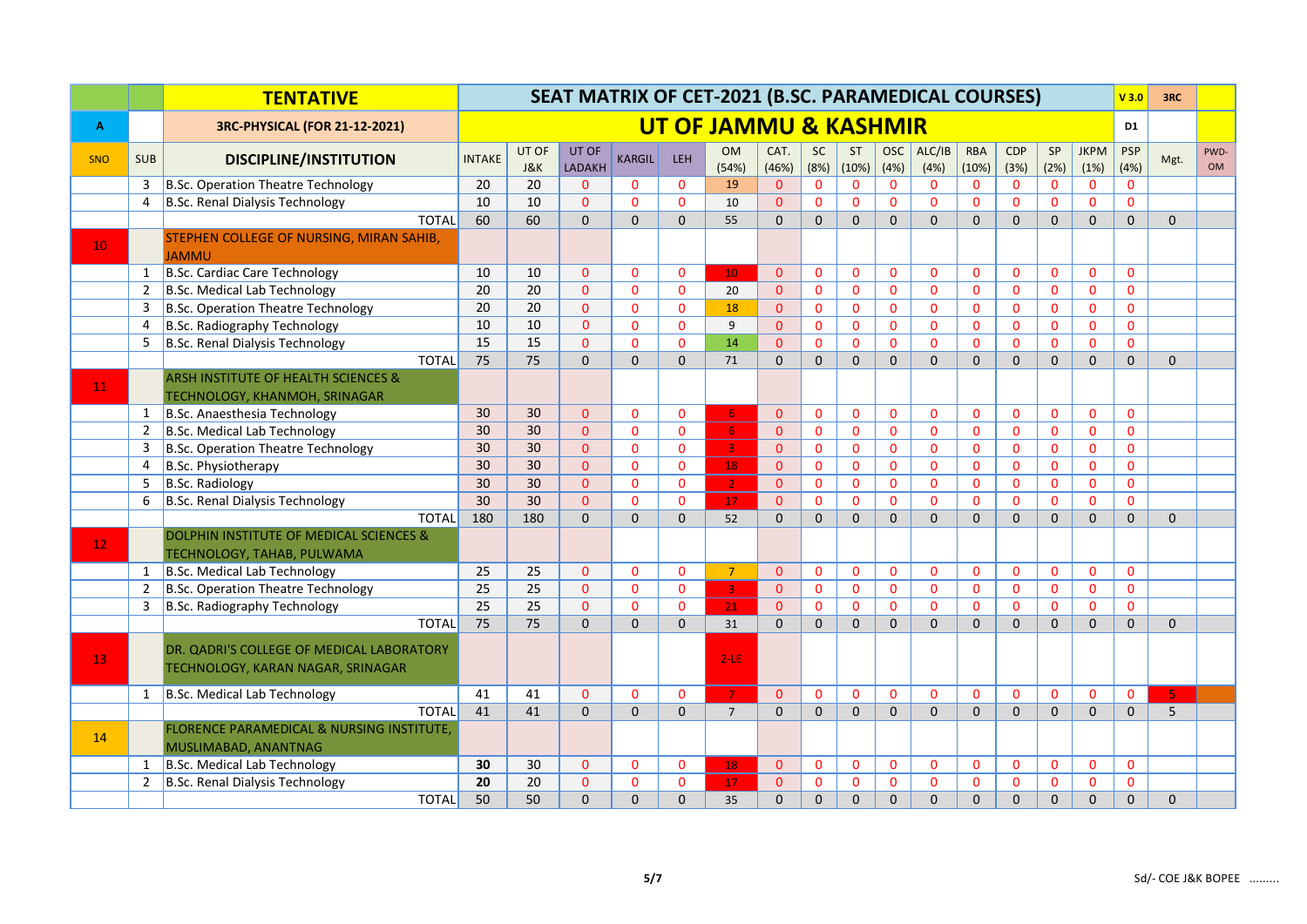|            |            | <b>TENTATIVE</b>                                                           | SEAT MATRIX OF CET-2021 (B.SC. PARAMEDICAL COURSES) |                         |                        |               |            |                                  |               |              |                                       |              |                |                     |                    |              |                     | V3.0         | 3RC         |                   |
|------------|------------|----------------------------------------------------------------------------|-----------------------------------------------------|-------------------------|------------------------|---------------|------------|----------------------------------|---------------|--------------|---------------------------------------|--------------|----------------|---------------------|--------------------|--------------|---------------------|--------------|-------------|-------------------|
| A          |            | 3RC-PHYSICAL (FOR 21-12-2021)                                              |                                                     |                         |                        |               |            | <b>UT OF JAMMU &amp; KASHMIR</b> |               |              |                                       |              |                |                     |                    |              |                     | D1           |             |                   |
| <b>SNO</b> | <b>SUB</b> | <b>DISCIPLINE/INSTITUTION</b>                                              | <b>INTAKE</b>                                       | UT OF<br><b>J&amp;K</b> | UT OF<br><b>LADAKH</b> | <b>KARGIL</b> | <b>LEH</b> | <b>OM</b><br>(54%)               | CAT.<br>(46%) | <b>SC</b>    | <b>ST</b><br>$(8\%)$ $(10\%)$ $(4\%)$ | <b>OSC</b>   | ALC/IB<br>(4%) | <b>RBA</b><br>(10%) | <b>CDP</b><br>(3%) | SP<br>(2%)   | <b>JKPM</b><br>(1%) | PSP<br>(4%)  | Mgt.        | PWD-<br><b>OM</b> |
| 15         |            | KASHMIR INSTITUTE OF MEDICAL SCIENCES &<br>TECHNOLOGY, LAWAYPORA, SRINAGAR |                                                     |                         |                        |               |            |                                  |               |              |                                       |              |                |                     |                    |              |                     |              |             |                   |
|            |            | B.Sc. Anaesthesia Technology                                               | 30                                                  | 30                      | $\Omega$               | 0             | $\Omega$   | (8 I                             | $\Omega$      | $\Omega$     | $\mathbf{0}$                          | $\Omega$     | $\mathbf{0}$   | $\Omega$            | $\Omega$           | $\Omega$     | $\Omega$            | $\mathbf{0}$ |             |                   |
|            |            | B.Sc. Medical Lab Technology                                               | 30                                                  | 30                      | $\Omega$               | 0             | 0          | 9 <sup>°</sup>                   | 0             | 0            | $\mathbf{0}$                          | $\Omega$     | 0              | $\mathbf{0}$        | $\Omega$           | $\mathbf{0}$ | $\Omega$            | 0            |             |                   |
|            | 3          | B.Sc. Operation Theatre Technology                                         | 30                                                  | 30                      | $\Omega$               | $\Omega$      | 0          | 12 <sub>1</sub>                  | $\Omega$      | $\Omega$     | $\Omega$                              | $\Omega$     | $\Omega$       | $\Omega$            | $\Omega$           | $\Omega$     | $\Omega$            | 0            |             |                   |
|            |            | $B.Sc.$ Radiology                                                          | 30                                                  | 30                      | $\Omega$               | $\Omega$      | $\Omega$   | 5 <sup>1</sup>                   | 0             | $\Omega$     | $\Omega$                              | $\mathbf{0}$ | $\Omega$       | $\mathbf{0}$        | $\Omega$           | $\Omega$     | $\mathbf 0$         | $\Omega$     |             |                   |
|            |            | <b>TOTAL</b>                                                               | 120                                                 | 120                     | $\Omega$               | $\Omega$      | $\Omega$   | 34                               | $\Omega$      | 0            | $\Omega$                              | $\Omega$     | $\Omega$       | $\Omega$            | $\Omega$           | $\mathbf{0}$ | $\Omega$            | $\mathbf{0}$ | $\Omega$    |                   |
| 16         |            | SET Paramedical and Nursing Institute Bijbehara                            |                                                     |                         |                        |               |            |                                  |               |              |                                       |              |                |                     |                    |              |                     |              |             |                   |
|            |            | B.Sc. Anaesthesia Technology                                               | 10                                                  | 10                      | $\Omega$               | 0             | $\Omega$   | 10                               | $\Omega$      | $\Omega$     | $\Omega$                              | $\Omega$     | $\Omega$       | $\Omega$            | $\Omega$           | $\Omega$     | $\Omega$            | $\Omega$     |             |                   |
|            |            | B.Sc. Medical Lab Technology                                               | 15                                                  | 15                      | $\Omega$               | 0             | $\Omega$   | 15                               | 0             | 0            | $\mathbf 0$                           | $\Omega$     | $\mathbf 0$    | $\mathbf{0}$        | $\Omega$           | $\mathbf{0}$ | $\Omega$            | 0            |             |                   |
|            |            | B.Sc. Operation Theatre Technology                                         | 10                                                  | 10                      | $\Omega$               | 0             | $\Omega$   | 10                               | $\Omega$      | $\mathbf{0}$ | $\mathbf{0}$                          | $\mathbf{0}$ | $\mathbf 0$    | $\mathbf{0}$        | $\Omega$           | $\mathbf{0}$ | $\Omega$            | $\mathbf{0}$ |             |                   |
|            |            | B.Sc. Radiology                                                            | 10                                                  | 10                      | $\Omega$               | $\Omega$      | $\Omega$   | 10                               | 0             | $\Omega$     | $\Omega$                              | $\Omega$     | $\Omega$       | $\mathbf{0}$        | $\Omega$           | $\mathbf{0}$ | $\Omega$            | $\Omega$     |             |                   |
| <b>NEW</b> |            | <b>TOTAL</b>                                                               | 45                                                  | 45                      | $\Omega$               | $\mathbf{0}$  | $\Omega$   | 45                               | $\Omega$      | $\mathbf{0}$ | $\mathbf{0}$                          | $\Omega$     | $\mathbf{0}$   | $\mathbf{0}$        | $\Omega$           | $\mathbf{0}$ | $\Omega$            | $\mathbf{0}$ | $\mathbf 0$ |                   |
|            |            | <b>J&amp;K TOTAL (PVT.)</b>                                                | 716                                                 | 716                     | $\Omega$               | $\mathbf{0}$  | $\Omega$   | 392                              | $\Omega$      | $\Omega$     | $\Omega$                              | $\Omega$     | $\Omega$       | $\mathbf{0}$        | $\Omega$           | $\Omega$     | $\Omega$            | $\Omega$     | 5           | $\mathbf{0}$      |
|            |            | <b>J&amp;K TOTAL (GOVT./PVT.)</b>                                          | 1306                                                | 1282                    | 24                     | 12            | 11         | 410                              | 165           | 37           | 48                                    |              | 23             | 8                   | 17                 | 11           |                     | 16           |             | 4                 |